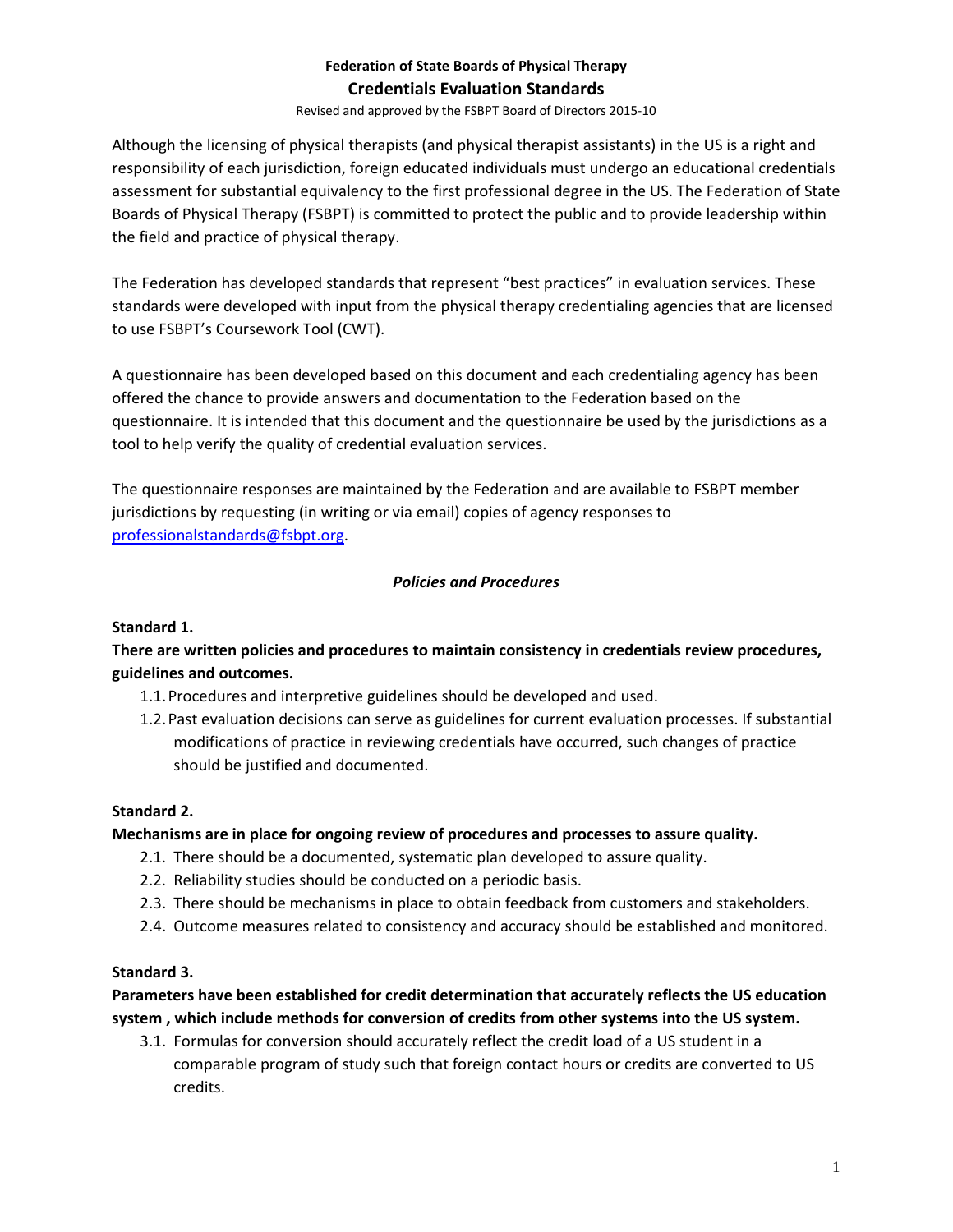Revised and approved by the FSBPT Board of Directors 2015-10

3.2. Formulas for conversion should be used consistently.

#### *Resources*

### **Standard 4.**

## **Credentials evaluations services should have access to pertinent information sources on current and historical foreign and US educational systems, programs, and earned credentials.**

- 4.1. A resource library should be maintained on educational systems and programs that include current as well as relevant historical information.
- 4.2. A process for obtaining updates on changes and revisions to changes in national educational systems should be established.
- 4.3. Printed materials, online resources and databases pertaining to legitimacy of institutions, curricula, ongoing country reforms (or lack thereof) should be part of the available resources.
- 4.4. A list of references used in the report should be available on request.

### *The Evaluation Process*

### **Standard 5.**

## **The mapping tools developed and used to identify the contents of US education should be based on education in the US.**

- 5.1. Mapping tools should be based on CAPTE Evaluation Criteria.
- 5.2. Mapping tools should be valid and reliable.
- 5.3. Mapping tools should have clear interpretive guidelines.

#### **Standard 6.**

## **The evaluation process should include an application that provides complete and standardized information and specifies the required documents.**

- 6.1. Applicant must submit documentation of post-secondary school studies completed in their home country. The secondary school leaving document (certifying completion of studies and eligibility for university admission) for university may be needed to substantiate authenticity.
- 6.2. Higher education / post-secondary studies: all US and non-US education completed after secondary school must be listed and submitted from the original source for review, including non-physical therapy study.
- 6.3. Applications should be thorough and complete, requiring enough information to do a thorough review and determine with reasonable certainty that the documents are valid and the applicant is the person represented by the documents.

## **Standard 7.**

# **Mechanisms should be in place to ensure the existence and authenticity of foreign academic programs.**

7.1. Verify the existence, recognition and status of the institution/academic program awarding the credential.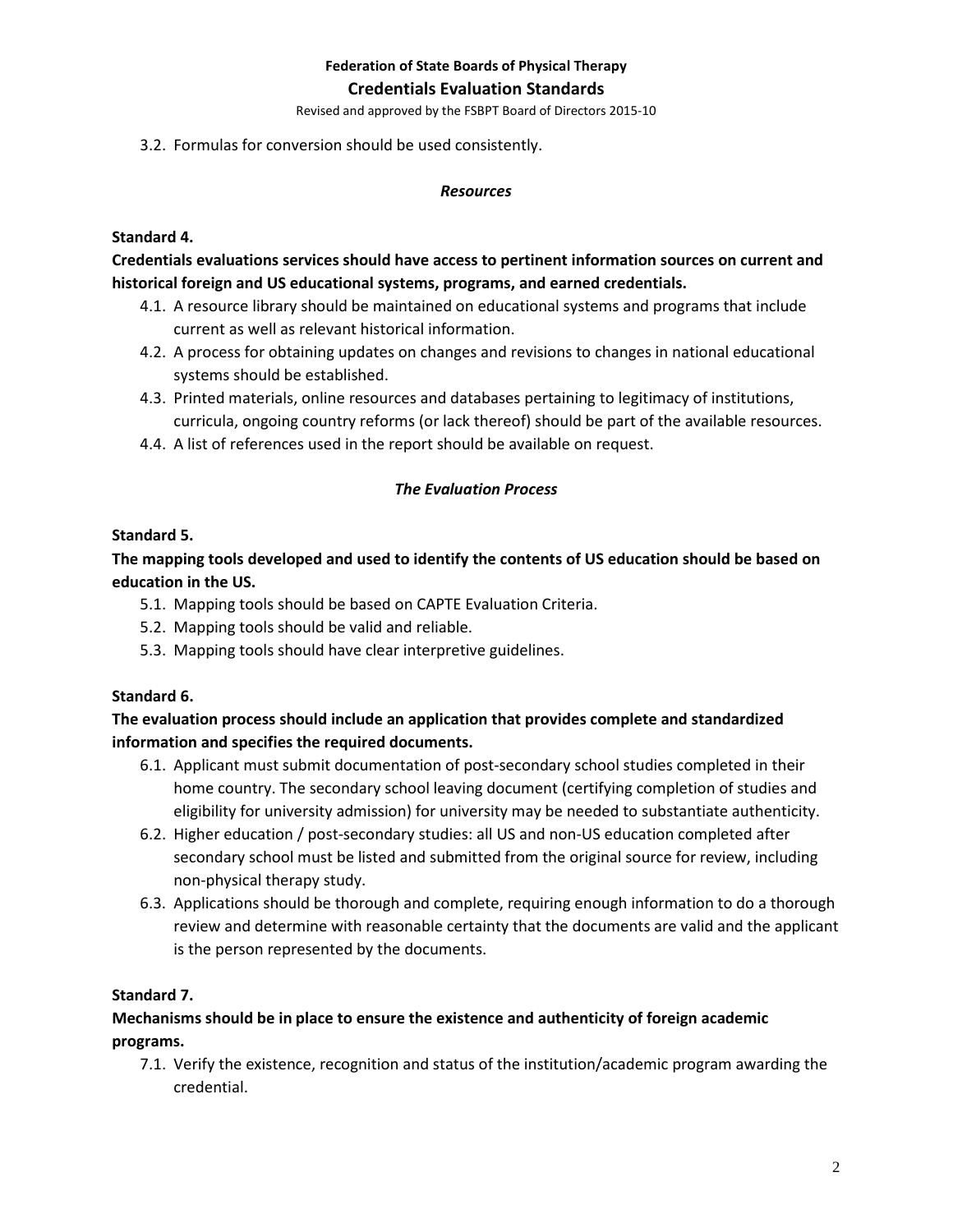Revised and approved by the FSBPT Board of Directors 2015-10

- 7.2.Verify that the institution offers the curriculum specified on the documents.
- 7.3.Determine whether the credentials submitted (course descriptions, syllabi, transcripts etc.) provide enough information to compare the program to a US accredited program.
- 7.4.Determine the entry requirements into the program under review, and that the program is at least post secondary.

## **Standard 8.**

**Documents must be received in the official language in which the documents were issued by the institution.** 

- 8.1. Original language credentials must be accompanied by official English translation unless the original documents are provided in English by the issuing institution.
- 8.2. The translation should be evaluated for accuracy. Key words and numbers, such as dates, grades and names should be checked to insure that the translation is accurate.

### **Standard 9.**

#### **Documents received should be original, complete and include relevant information.**

- 9.1. Original documents or documents certified by educational authorities of the country should be received by the credentialing agency directly from issuing institution.
- 9.2. Document(s) must reflect the exact title of original language document, accompanied by a translation into English by a professional translator.
- 9.3. Credentials must clearly indicate progress in a program and completion, if applicable.
- 9.4. Documents must be examined for evidence of tampering.
- 9.5. A comparison should be made of the applicant's biographical and educational data with the credential to assure that the credential in question actually belongs to the applicant.
- 9.6. In case there is a suspicion of falsification, the credential must be verified by the issuing institution.

## **Standard 10.**

## **Mechanisms should be in place to ensure the authenticity of foreign academic records and to identify fraudulent or altered documents.**

- 10.1. Academic documents should be deemed acceptable only if they are issued by legitimate governmental or institutional authorities. Key points to be noted in the review process are:
	- 10.1.1. A credential should be issued by an institution, an examination board or other legal entity which is approved to issue academic documents.
	- 10.1.2. An official transcript must be received directly from an institution.
	- 10.1.3. Verification of academic credentials by embassies, consulates, public notaries or other non-academic officials should not be deemed acceptable.
- 10.2. Adequate procedures should be in place to identify fraudulent documents.
- 10.3. Fraudulent or altered credentials should constitute cause for refusal to issue an evaluation report.
- 10.4. If fraud has been detected and confirmed by the issuing source, credentials evaluation agencies should release this information to other legitimate parties as warranted.